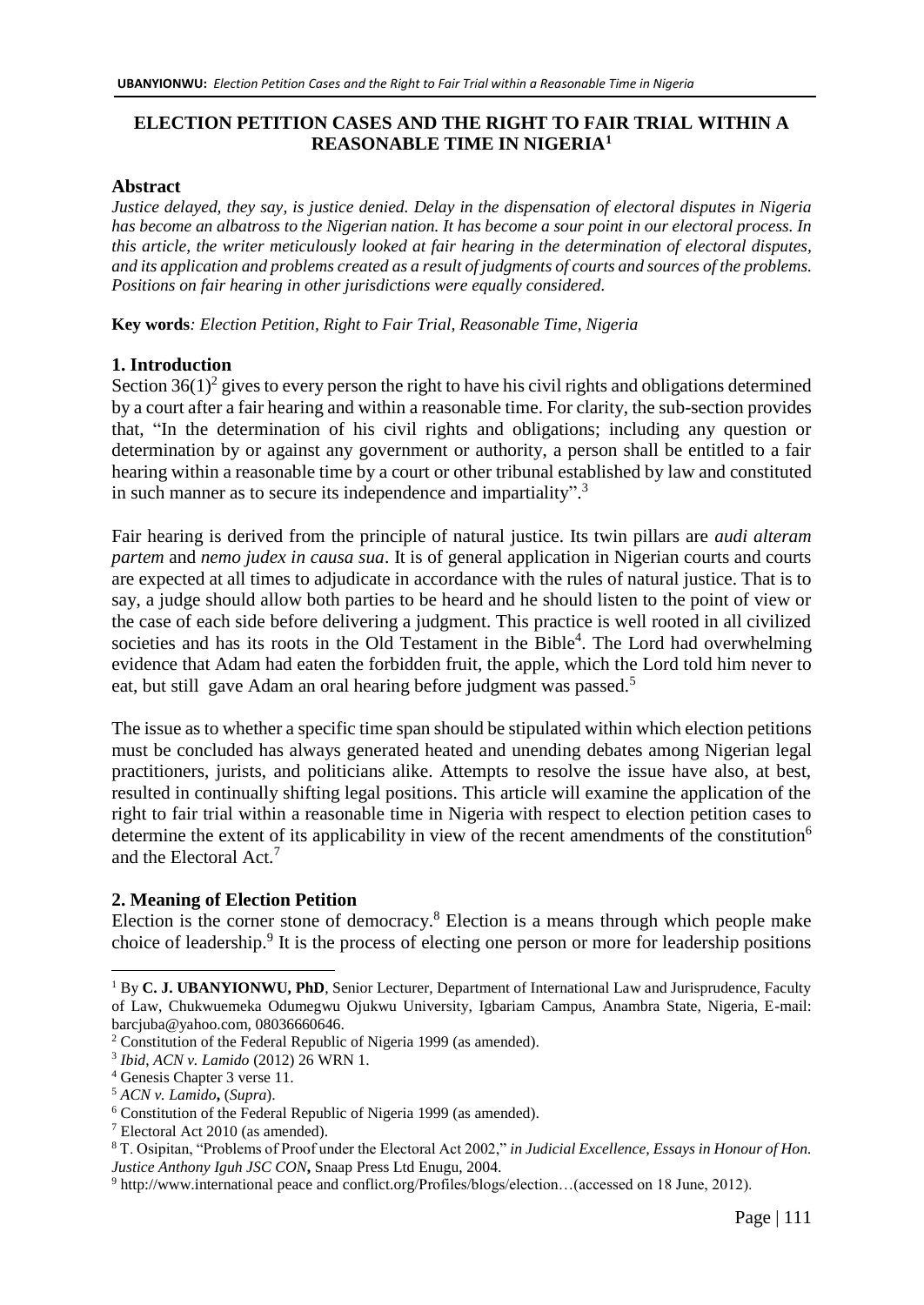in both public and private establishments. Election offers a medium through which citizens in a polity choose their representatives and political leadership.<sup>10</sup> It also allows a degree of communication between the rulers and the ruled and further provides a means of legitimizing the rights of the rulers to govern. $^{11}$ 

In the contemporary world, elections have become the most acceptable means of changing leadership in any given political system. Representative government is often referred to as democracy where the authority of government is derived solely from the consent of the governed. The principal mechanism for translating that consent into government authority is the holding of free and fair election.<sup>12</sup> A free and fair election gives the assurance that those who emerge as rulers are the elected representatives of the people. Except in case where an aspirant is returned unopposed, there will usually be at least two contestants to elective posts. Rules and regulations are normally put in place for the conduct of free and fair elections.

The Electoral  $Act^{13}$  is the law which currently regulates elections in Nigeria. Applying broad interpretation, the Court of Appeal in *Progressive People Alliance (APP) v. Sariki*<sup>14</sup> interpreted the word "election" as used in section 137(1)(b) of the Constitution of the Federal Republic of Nigeria 1999 (as amended) to mean the "process of choosing by popular votes a candidate for a political office in a democratic system of government." It cannot refer exclusively to the polls. The casting of votes by the electorates on the day of the polls is just part of the electoral process<sup>15</sup>. By the provision of the Electoral Act<sup>16</sup> under Part IV, the word election is a generic term comprising *inter alia* submission of list of candidates and their affidavit by political parties, nomination of candidates, conduct of the polls, etc. In this paper, the term election will be used in a broad manner.

The procedure for challenging an election under the Electoral Act 2010 is by way of an election petition complaining of either an undue election or undue return<sup>17</sup>. An election petition presupposes that an election has been held and the result announced. A petition, for example as to who is validly elected as governor of a State can only arise after an election.<sup>18</sup> After the 2007 general elections, Nigerians did not only witness the challenge of the presidential election won by Late Alhaji Umaru Musa Yar Adua, but also litigations against governorship election results in States across the country.<sup>19</sup> The former Court of Appeal President, Justice Abdullahi Umaru said that about 1,527 petitions were lodged in respect of the 2007 general elections saying it was the highest in the history of Nigeria.<sup>20</sup> Justice Abdullahi Umaru agreed with the former President of the Nigeria Bar Association (NBA), Chief Oluwarotimi Akeredolu (SAN), that the way and manner the 2007 general elections were conducted might have given room for the welter of petitions.

<sup>13</sup> Electoral Act 2010, (as amended).

<sup>1</sup> <sup>10</sup> *Ibid.*

<sup>11</sup> *Ibid.*

<sup>12</sup> [www.Buzzle.com/articles/electoral-reform-in-Nigeria-html-28k](http://www.buzzle.com/articles/electoral-reform-in-Nigeria-html-28k) (accessed on 18 December, 2008.)

<sup>14</sup> (2007)17 NWLR (pt 1064) 456.

<sup>&</sup>lt;sup>15</sup> *Ibid*, per Ogunwumi, JCA who read the lead judgment.

<sup>&</sup>lt;sup>16</sup> Electoral Act 2010 (as amended).

<sup>17</sup> *ANPP v. PDP* (2006)17 NWLR (Pt 1009) 467

<sup>&</sup>lt;sup>18</sup> *Amaechi v. INEC* (2008) MJSC 1 the Supreme Court held that the case was not an election petition because it did not arise out of an election.

<sup>19</sup> [www.tribune.com.ng/2005 2008/politics-2](http://www.tribune.com.ng/2005%202008/politics-2) html (accessed on 18/12/2008).

<sup>20</sup> www.champion –newspapers.com/news/articles 14-120209.html (accessed on 18/12/2008).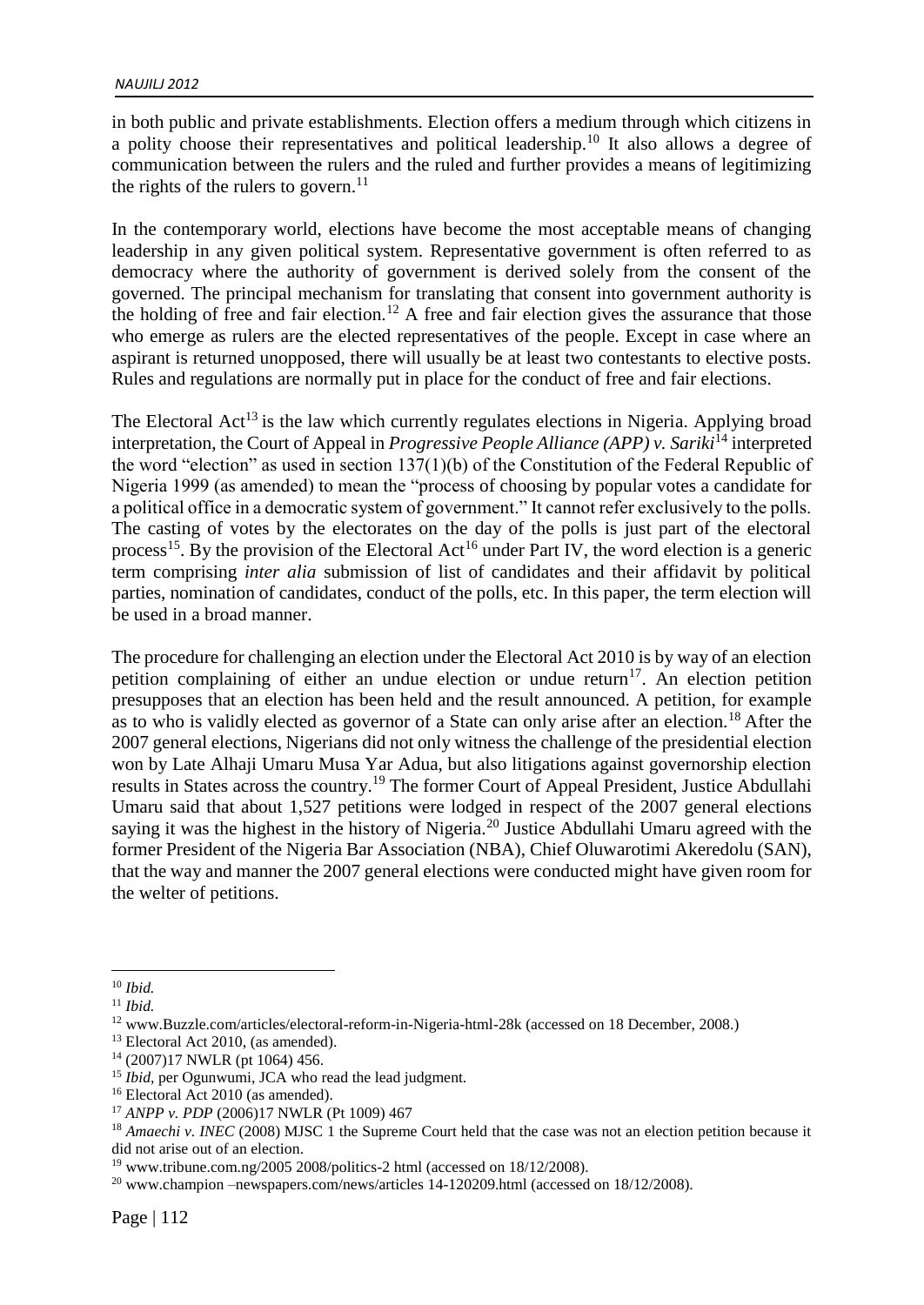# **3. Nature of Election Petition**

Election petitions are neither criminal nor civil cases. On the ground of public policy, they are regarded as unique and therefore, accorded special treatment. In legal parlance, it is common knowledge that election petitions are "*sui generis*" which means special, or, put in another expression, proceedings of its own kind or class, unique or peculiar.

Election petitions have peculiar features which modify the operation of certain rules of civil proceedings. Some technical defects or irregularities which in other proceedings are considered too immaterial to affect the validity of the claim, could be fatal to proceedings in election petitions. In *Obasanya v. Babafemi*<sup>21</sup> the Court of Appeal held that election petitions basically complain about elections or conduct of elections. In *Orubu v. NEC*<sup>22</sup> it was further held that election petitions are peculiar in nature, and because of their peculiar nature, and importance to the well-being of a democratic society, they are "regarded with an aura that places them over and above normal day to day transaction between individuals which give rise to ordinary claims in court."<sup>23</sup> Uwais CJN (as he then was) puts it succinctly as follows:-

> An election petition is not the same as the ordinary civil proceedings. It is a special proceeding because of the nature of elections which, by reason of their importance to the well-being of a democratic society are regarded with aura that places them above the normal day to day transactions between individuals which give rise to ordinary or general claim in court. As a matter of deliberate policy to enhance urgency, election petitions are expected to be devoid of the procedural clogs that cause delay in the disposition of the substantive dispute.  $24$

This view was also expressed by Oguntade JCA in *Abdulahi v. Elayo* <sup>25</sup> thus:-

It must be borne in mind that an election petition is not always to be treated as the ordinary civil suits in court. An election petition creates special jurisdiction and the ordinary rules of procedure in civil cases do not always serve to affectuate its purpose.

# **4. The Concept of Reasonable Time**

Before the Supreme Court decisions in *Unongo v. Aku*<sup>26</sup> and *Ariori v. Elemo*,<sup>27</sup> the meaning of reasonable time for the purposes of fair hearing had been one of bewilderment.<sup>28</sup> What amounts to reasonable time within the context of this section is a question of fact to be determined in accordance with the circumstances of each case.<sup>29</sup> In *Ariori v. Elemo*,<sup>30</sup> it was argued that the plaintiffs were deprived of their right to a fair hearing guaranteed by section 22(1) of the 1963 constitution in that the trial judge having adjourned for judgment *sine die* at the conclusion of the hearing on  $18<sup>th</sup>$  July, 1974 would not have been in a position to appreciate issues involved in the case in its proper focus or remember his own impressions of the twenty witnesses who

<sup>21</sup> (2000) 15 NWLR (pt 689). 1

<sup>22</sup> (1988) 5 NWLR (pt. 94 323 at p.347).

<sup>23</sup> *Ibid.*

<sup>24</sup> *Ibid*.

<sup>25</sup> (1993) 1 NWLR 332.

<sup>26</sup> (1983) 1 SCNLR 1.

<sup>&</sup>lt;sup>27</sup> (1983) 1SCNLR 1.

<sup>&</sup>lt;sup>28</sup> C. Okpaluba, *The Right to a fair hearing in Nigeria*, 2<sup>nd</sup> ed, Matt Madek & Co. Enugu, 1990, 32.

<sup>29</sup> Per Bello JSC in *Unongo v. Aku* (*supra*).

<sup>30</sup> *Supra.*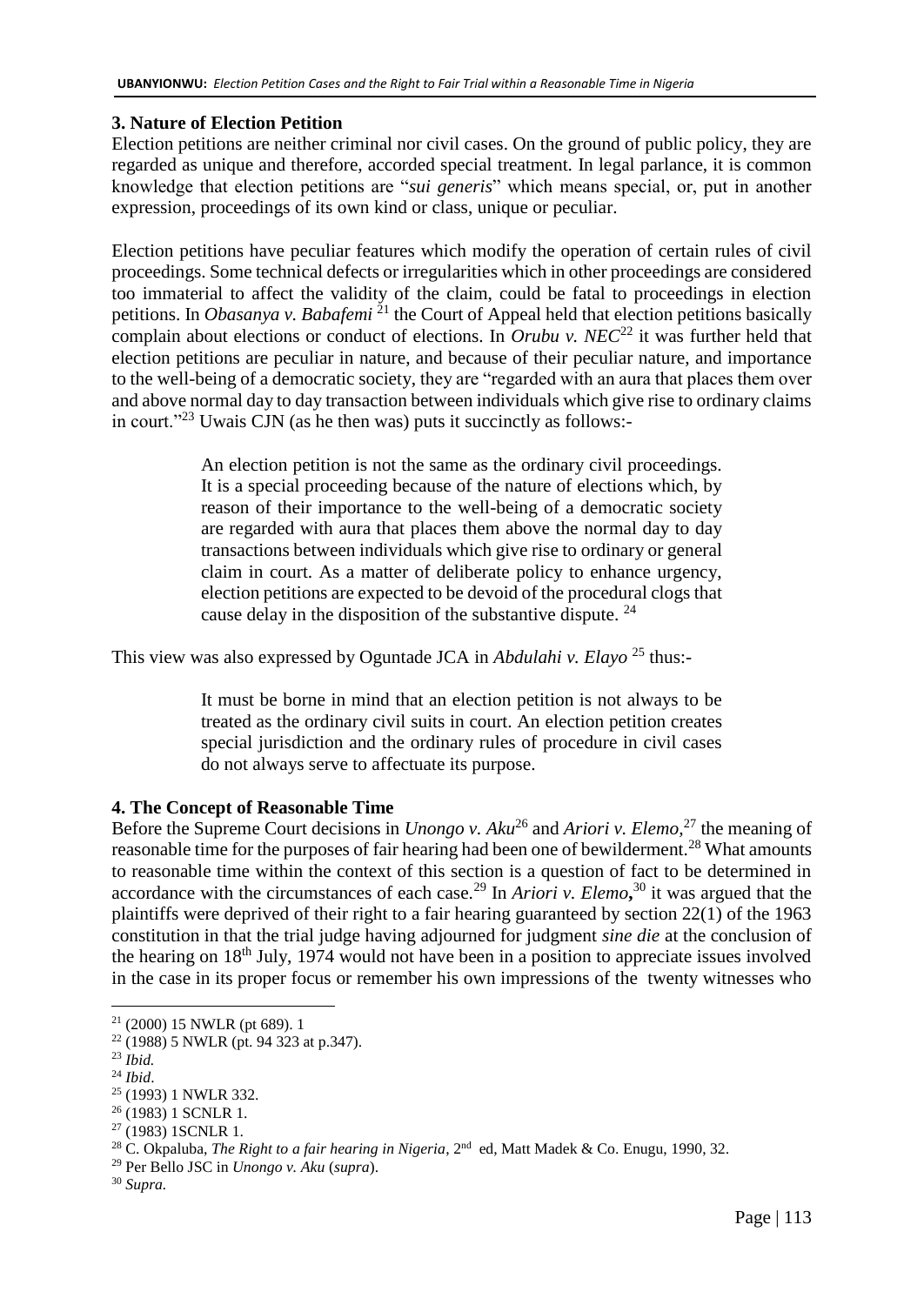gave evidence at the time he delivered his judgment on October 3, 1975. Although this case turned to be decided on whether the right to a fair trial could be waived by a party to litigation, their Lordships of the Supreme Court took the time to discuss the essence of the right to a speedy trial. Thus in considering whether the delay caused was detrimental to the course of justice or not, Eso JSC said:

> It is to be realized that speed in trying any case is not itself a primal and separate consideration. The idea of justice is that there should be justice to both the litigant and the public. This in fact is the prime consideration. Speedy trial therefore becomes just an important element or attribute of justice.<sup>31</sup>

Obaseki JSC defined "reasonable time" as " the period of time which, in the search for justice, does not wear out the parties and their witnesses and which is required to ensure that justice is not only done but appears to reasonable persons to be done." $32^{\circ}$  Therefore, a period of time which dims or loses the memory or impressions of witnesses is certainly too long and is unreasonable. Where a period of time dims or loses the memory or impressions of witnesses, it occasions a miscarriage of justice, contravenes the fair trial provision of our constitution and vitiates the whole proceedings.<sup>33</sup> Both Bello and Nnamani JJSC (as they were) addressed the issue of reasonable time in *Unongo v. Aku.*<sup>34</sup> Answering the question: what is a "reasonable time" within the purview of section  $33(1)$ ,  $35$  Justice Bello expressed the view that:-"I may venture to generalize … that undue delay and undue haste or hurry cannot by any standard be said to be reasonable and consequently either constitutes an infraction of the provisions of section 33(1) of the constitution.<sup>35</sup> Justice Nnamani opined that the fundamental right to a fair hearing within a reasonable time "is basic to the concept of the rule of law," and in adopting the opinion of Obaseki JSC in *Ariori v. Elemo*<sup>37</sup> as apposite, the Learned Justice of the Supreme Court went on to offer his own definition of reasonable time when he said:

> Briefly put, it assumes that a litigant would be allowed sufficient time in court to put forward his case. In other words, he would be allowed sufficient time to call such witnesses or tender such documents as he deems necessary for the purpose of proving his case in court. What is reasonable or sufficient time for this purpose ought to be left in the discretion of the court to determine according to the circumstances of each case.<sup>38</sup>

### **5. Fair Hearing under the 1999 Constitution of the Federal Republic of Nigeria**

Despite constitutional provisions relating to fair hearing since 1960, the Nigerian courts followed closely the development in relation to natural justice in the area of administrative law before and after independence.<sup>39</sup> Section 36 of the 1999 Constitution of Nigeria provides for the right to fair hearing. Meanwhile, the Constitution does not define the phrase "Fair Hearing." This Lacuna notwithstanding, it is submitted that the phrase substantively incorporates the

<sup>31</sup> *Ibid* at 16.

<sup>32</sup> *Ibid* at 24.

<sup>33</sup> Per Obaseki JSC at p. 25.

<sup>34</sup> Per Anagolu JSC (1983) 1 SCNLN 1 at 28.

<sup>35</sup> Now section 36(1) of the 1999 constitution.

<sup>36</sup> Per Bello JSC ibid at 35 2.

<sup>37</sup> (1983) 1 SCNLR 1 at 24.

<sup>38</sup> *Ibid,* at 367.

<sup>39</sup> K.M. Mowoe, *Constitutional Law in Nigeria*, Malthouse Law Books, Lagos (2008) p. 344.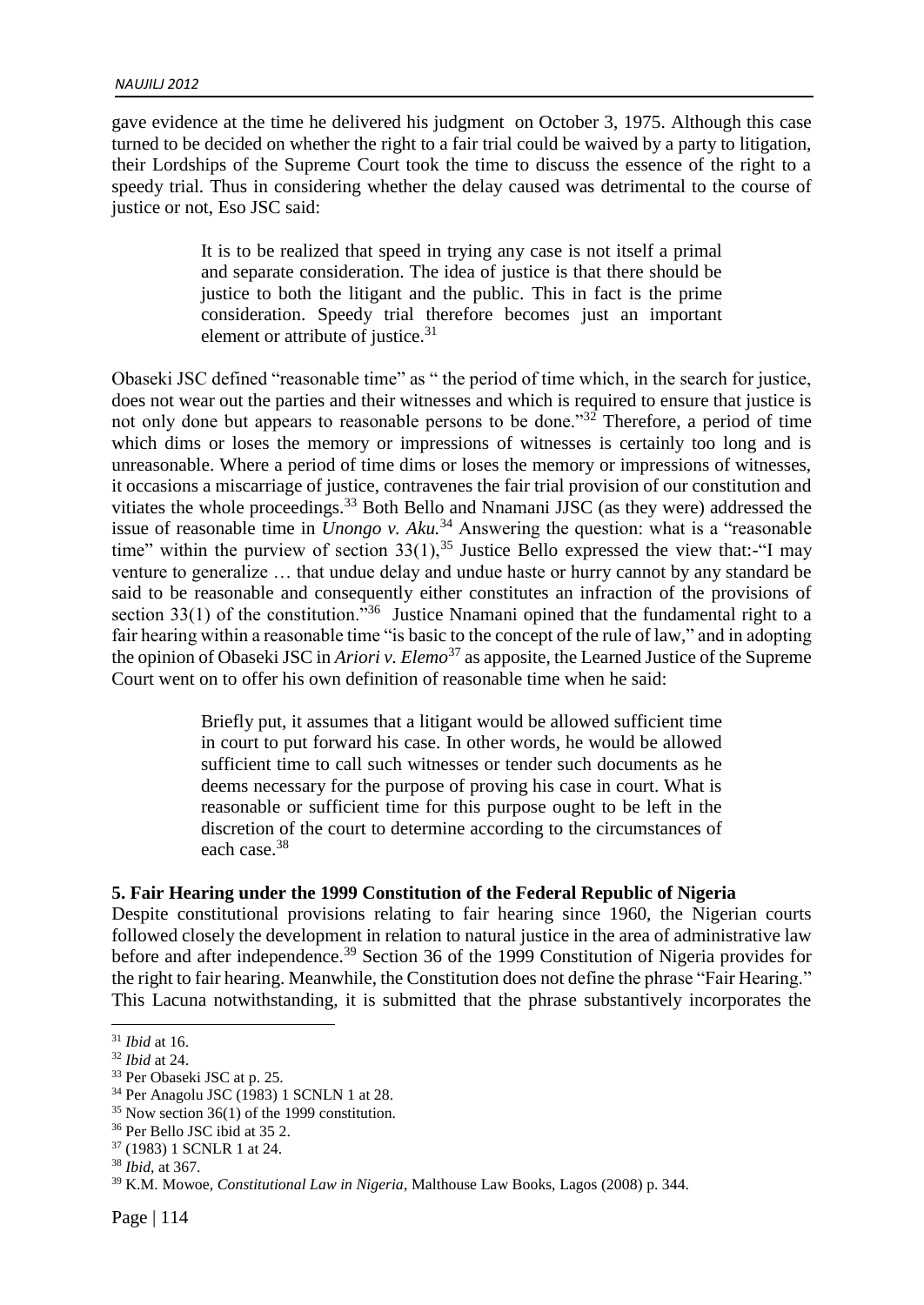common law doctrine of natural justice and its components.<sup>40</sup> In *Donatus Ndu v. The State,*<sup>41</sup> Nnaemeka Agu, JSC stated the law succinctly as follows:

> The very essence of fair hearing under section 36 (in the 1999 constitution) (but section 33, then in 1979 constitution) (brackets mine) is a hearing which is fair to both parties to the suit be they plaintiffs or defendants or prosecution and defence. The section does not contemplate a standard of justice, which is biased in favour of one party and to the prejudice of the other. Rather it imposes an ambidextrous standard of justice in which the court must be fair to both sides of the conflict.

In fact, the concept of natural justice at common law has been as interchangeable with the concept of fair hearing as stated above under the Nigerian constitution.<sup>42</sup> As was held *inter alia* by the court in *Ajagungbade III v. Adeyelu II*, <sup>43</sup> thus:

> The pillar of our adversarial system is the rule of natural justice of fair hearing… Enshrined in section 36 (1) of the 1999 constitution… and echoed that justice should not only be done but hence be manifestly seen to have been done.

### **6. Fair Hearing in Election Petition Cases in Historical Perspectives**

The case of *Paul Unongo v. Aper Aku & Ors*<sup>44</sup> quickly comes to mind. This case emanated from the governorship election held all over the country on the  $13<sup>th</sup>$  July, 1983. The appellant contested the said election with the  $1<sup>st</sup>$  respondent who then was also the incumbent governor of Benue State. The 1st respondent was returned as having been elected as the winner of the election. Aggrieved with this decision, the appellant lodged a petition to the High Court Makurdi claiming that the  $1<sup>st</sup>$  respondent was not duly returned and that it was the appellant who should have been declared the winner instead. All sorts of technical objections were put in the petitioner's way. The High Court struck out the petition on the grounds that the joinder of the governor was unconstitutional because he enjoys immunity under the constitution. The court equally stated that the non-inclusion of the name of the occupier of the address of the petitioner for service was fatal to the petition. On appeal to the Court of Appeal, their Lordships did not waste time in upturning the decision of the court below on all grounds. However, the court could not grant the consequential relief of "restoring the petition and ordering a resumption of hearing in the trial court" on the ground that such an order would run foul of the provisions of section 140(2) of the Electoral Act which prescribed a time limit for the determination of an election petition. On appeal to the Supreme Court, the effect of section 140(2) of the Electoral Act 1982 on the jurisdiction of the court and the principle of separation of powers were strongly canvassed. The Supreme Court stood firm to uphold the constitutional right to fair hearing of the litigant under section 33 of the Constitution of the Federal Republic of Nigeria 1979 and asserted the independence of the judiciary and the supremacy of the constitution.

<sup>40</sup> A.O. Omotesho, et'al, in "Issues on Constitutional Law" Bold Technology & Systems (Nig) Ltd, Abuja, 2001, p. 44.

 $^{41}$  (1990) 7 NWLR (pt. 164) 550 at 578.

<sup>&</sup>lt;sup>42</sup> D. O. Odeleye, "The Right to Fair Hearing under the 1999 Constitution of the Federal Republic of Nigeria and under the Indian Constitution", in *Port Harcourt Law Journal*, Vol. 5 No. 1, April, 2013 at pp 309 – 326.

<sup>43</sup> (2002) 9 WRN p. 92.

<sup>44</sup> (1983) 2 SCNLR 232.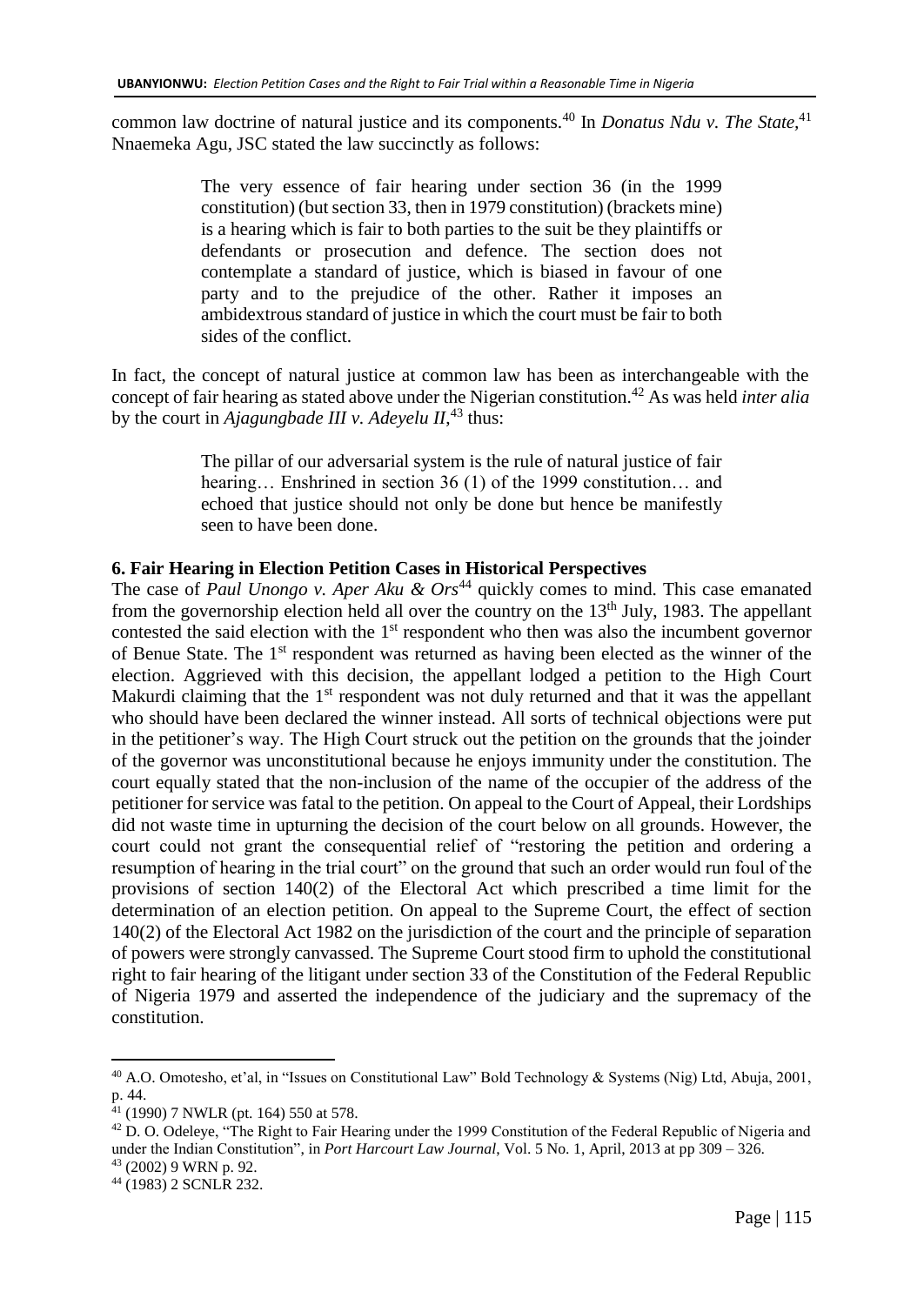The problem in *Unongo's* case<sup>45</sup> arose while considering the provisions of section 129(3) and  $140(2)^{46}$  which provide that all election petitions in the High Court must be completed no later than 30 days after the election. The  $Act^{47}$  further provides in addition that appeal from High Court shall be heard and determined at the Court of Appeal within 7 days and a further appeal to the Supreme Court should also be determined within 7 days or the Appeal stands abated in each case. The Supreme Court quashed the provisions of section 129(3) and 140(2) of the Electoral Act 1982 in the following words: -

> I do not see how a reasonable person will have the impression that a party has had a fair hearing where his petition which has been instituted within the time stipulated by the Electoral Act cannot be concluded because the time available to the court for the petition to be heard will not be sufficient for either or both parties to present their case or will not allow the court at the close of the parties' case sufficient time to deliver its judgment. There can be no doubt that the provisions of section 129 subsection (3) and 140 subsection (2) of the Electoral Act neither allow a petitioner or respondent reasonable time to have a fair hearing, nor give the court the maximum period of 3 months to deliver its judgment after hearing a petition as envisaged by sections 33 subsection (1) and 258 subsection (1) of the constitution respectively. Accordingly, the provisions of section 129 subsection (3) and 140 subsection (2) of the Electoral Act, 1982 which limit the time for disposing of election petition by the courts are in my view ultra vires the National Assembly and therefore null and void.<sup>48</sup>

The Supreme Court, drawing from American precedent in *State of Indiana ex rel Kostas v. Johnson*<sup>49</sup> reasoned that any attempt to prescribe and fix the time limits within which certain cases must be tried and determined by the courts or limited the time within which appeals must be heard and determined were held to be unconstitutional and void by virtue of sections 1(3), 4 (8), 6 (6) (a) and (b), section 33(1) of the 1979 constitution which is in *pari materia* with section  $1(3)$ ,  $4(8)$ ,  $6(6)(a)$  and  $(b)$ , and section  $36(1)$  of the Constitution of the Federal Republic of Nigeria 1999 (as amended).

It should be noted that the petitioner/appellant had a smooth sail in the Court of Appeal and won on all grounds, but the judgment could not be implemented as the court was unable to grant the consequential reliefs of retrial sought. This was because of the limitation of time prescribed under the Electoral Act 1982. Thus, the petitioner/appellant's victory in the Court of Appeal became meaningless because the court could not order a retrial having regard to the passage of time within which actions were to have been instituted. The Supreme Court rose to the occasion and ordered a retrial despite the provision of the Electoral Act. The ridiculous situation created by the provisions of section 129(3) and 140 (2) of the Electoral Act 1982 was vividly brought out by Oputa C J, (as he then was) in *Collins Obih v. Samuel Mbakwe*<sup>50</sup> where His Lordship stated thus:-

<sup>1</sup> <sup>45</sup> *Supra.*

<sup>46</sup> Electoral Act 1982.

<sup>47</sup> *Ibid.*

<sup>48</sup> *Unongo v. Aper Aku* (*supra)* at 342 – 343.

<sup>49</sup> 168 A.L. R. 1118.

<sup>50</sup> Suit No. HOW/EPI/83.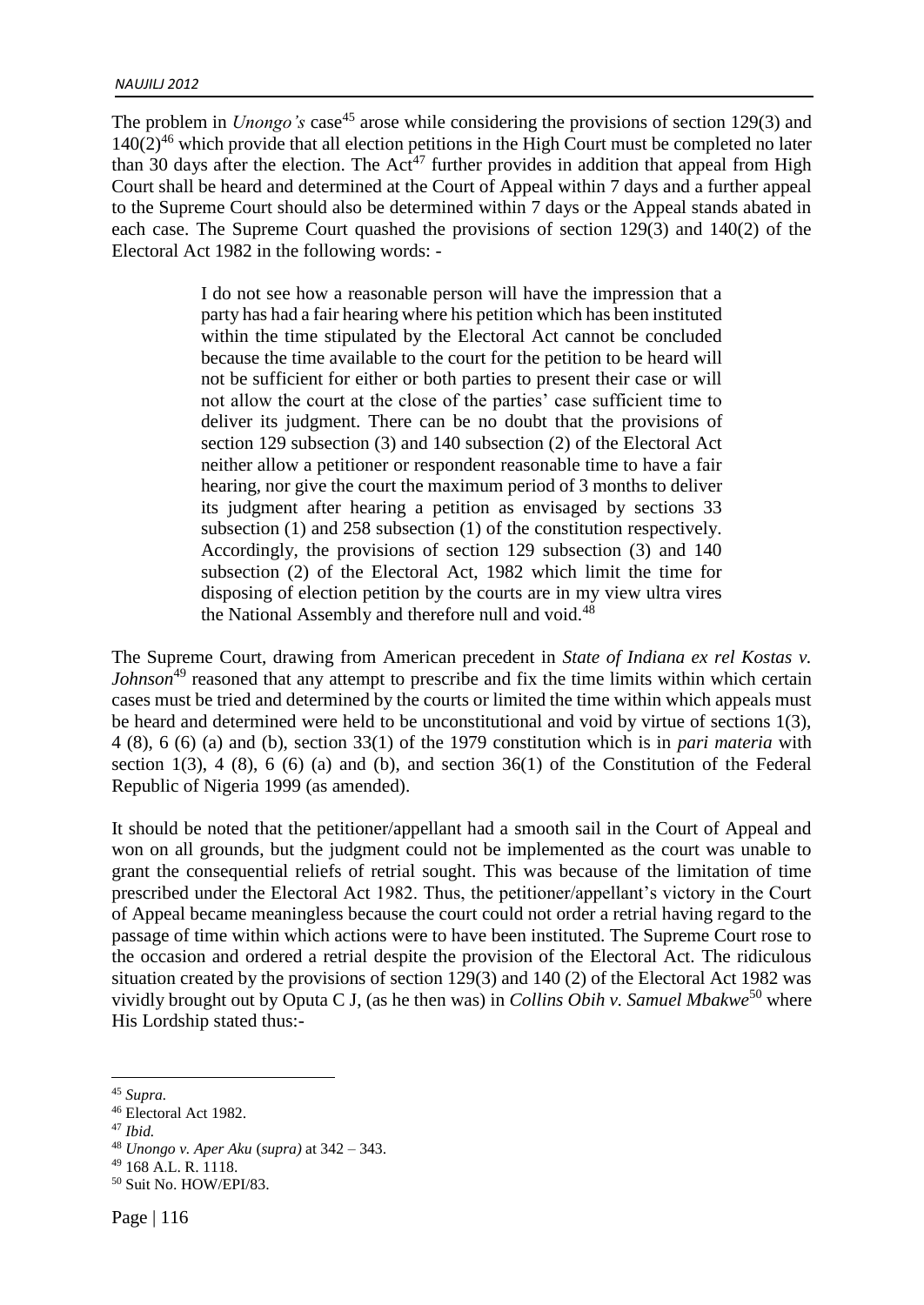the Electoral Act 1982 did not seem to envisage proper hearing and scrutiny by the courts. Section 119(4) gives a petitioner 14 days after the publication of the result to file his petition. Section 135 gives the respondent 6 days to reply thus making a total of 20 days (where the result is announced on the day of election), section 139(1) gives the registrar at least 10 days to fix date of hearing making 30 days. The court is given only one day to hear and dispose of the petition; an impossible situation. $51$ 

The facts of the case of *John Jatau Kadiya v. Solomon Lar & Ors<sup>52</sup>* are in *pari materia* with the facts in *Unongo v. Aper Aku*. <sup>53</sup> In *Kadiya's* case, the petition was filed on 29/8/83. Repeated efforts to serve it personally on the  $1<sup>st</sup>$  respondent (that is the incumbent governor) proved unsuccessful. The petitioner had to apply for an order of the court for substituted service through the newspaper. The order was made on 7/9/83 and the necessary publications appeared in the newspaper the following day. The case was fixed for hearing on 12/9/83 which was the last day it could validly be heard, having regard to the stipulation in the Electoral Act requiring an election petition to be disposed of within thirty days from the date of the election (in this case; 13/8/83). When the case came up for hearing on 12/9/93, objection was taken on behalf of the  $1<sup>st</sup>$  respondent that it was not ripe for hearing because the  $1<sup>st</sup>$  respondent had not filed his reply, which he was allowed six days to do from the date of service of the petition on him under section 135 of the Electoral Act. The six days would not expire until 14/9/83. The objection was upheld by the election tribunal. The petition was accordingly struck out. On appeal to the Federal Court of Appeal, the court held that they could have decided to send the case back for hearing in the High Court, but for the provisions of sections 129(3) and 140 (2) of the Electoral Act 1982 to the effect that all such proceedings would abate after 30 days.

# **7. Problems Created by the Supreme Court in** *Unongo v. Aper Aku*

As a result of the defect inherent in the Electoral Act 1982, the Supreme Court rose to the challenges to declare that any provision limiting the time within which election petitions must be determined is unconstitutional.<sup>54</sup> With this development, the 1999 constitution<sup>55</sup> did not provide for any time limit within which to conclude election petitions. In the same vein, the electoral legislation<sup>56</sup> that followed the 1999 constitution jettisoned the provisions imposing time limit for the disposal of election petitions. This new paradigm shift created another problem that has to do with delay in the determination of electoral disputes. Delay, according to the Black's Law Dictionary<sup>57</sup> means the period during which something is postponed, or slowed. Delay has been equally defined as "a situation in which something does not happen when it should; the act of delaying."<sup>58</sup> As noted earlier, one of the problems that have trailed the 1999 constitution and the 2002 and 2006 Electoral Acts is the time frame for deciding election matters. It seems to have become an albatross to the Nigerian nation. Delay in the dispensation of electoral justice is a sour point in our electoral process. The case of *Dr. Chris* 

<sup>&</sup>lt;u>.</u> <sup>51</sup> *Ibid.*

<sup>52</sup> (1983) 11 SC 209.

<sup>53</sup> *Supra.*

<sup>54</sup> *Unongo v. Aper Aku* (*supra*); *Kadiya v. Lar (supra)*; *Attorney General of Abia State & Ors v. Attorney – General of the Federation* (2002) 6 NWLR (pt 762) 264.

<sup>&</sup>lt;sup>55</sup> Constitution of the Federal Republic of Nigeria 1999.

<sup>56</sup> Electoral Acts 2002 and 2006.

<sup>57</sup> B. A. Garner, (Ed), *Black's Law Dictionary*, Thompson Group, USA, 2004, p. 458.

<sup>&</sup>lt;sup>58</sup> A. S. Hornby, *Oxford Advanced Learner's Dictionary of Current English*, 7<sup>th</sup> ed, Oxford University Press, Oxford, 2005, p. 403.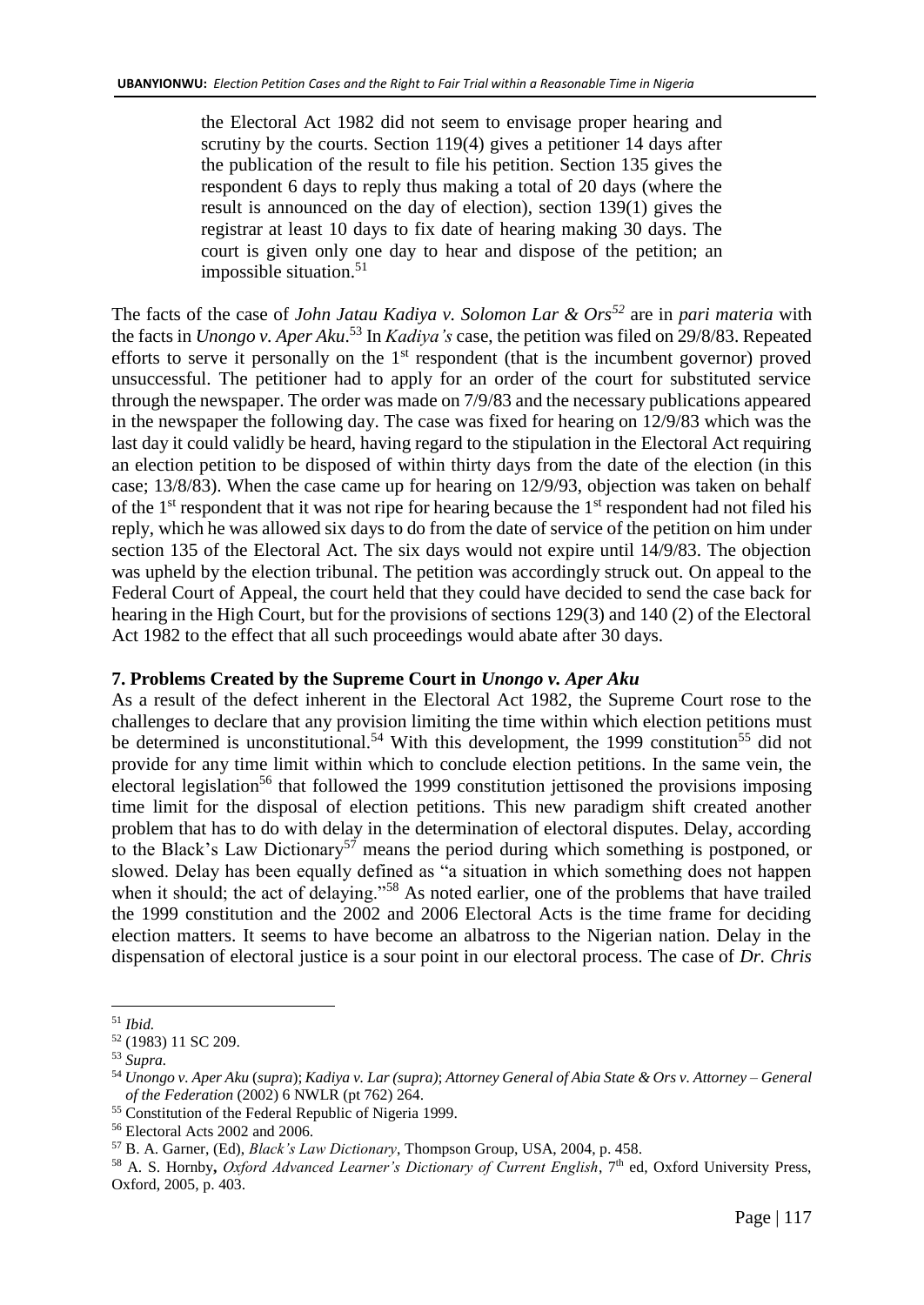*Ngige v. Peter Obi*<sup>59</sup> has become a reference point in the analysis of the problems and challenges of electoral dispute resolution. Peter Obi the then governorship candidate of the All Progressive Grand Alliance (APGA) filed his case on the  $16<sup>th</sup>$  day of May, 2003. He called 45 witnesses in support of his petition. Dr. Chris Ngige of the Peoples Democratic Party (PDP) that was declared as duly elected by the Independent National Electoral Commission (INEC) called 425 witnesses. The INEC called 12 witnesses bringing the total to 437 witnesses for the defence of the petition. In all 482 witnesses testified before the tribunal. The tribunal took more than two years to hear all the witnesses and delivered judgment on the  $12<sup>th</sup>$  day of August, 2005. The appeal came up for hearing on the 23<sup>rd</sup> day of January, 2006 and judgment was delivered on the 15th day of March, 2006. The petitioner waited for 35 months to receive justice out of a mandate of 4 years.

The case of *Ngige v. Obi*<sup>60</sup> is not the only case where delay was noticed. Under the 2003 general election, it took over two years for the petition of General Muhammadu Buhari against the re – election of Chief Olusegun Obasanjo as president to be concluded in the Supreme Court. The case of *Rauf Adesoji Aregbesola & 2 Ors v. Olagunsoye Oyinlola & Ors*<sup>61</sup> readily comes to mind under the 2007 general election in this regards. The facts of this case are that on 14/4/07, the 4th respondent (INEC) conducted an election for the office of the governor of Osun State. The  $3<sup>rd</sup>$  petitioner/appellant sponsored the 1<sup>st</sup> and  $2<sup>nd</sup>$  petitioners/appellants as its governorship and deputy governorship candidates respectively. The  $3<sup>rd</sup>$  respondent sponsored the  $1<sup>st</sup>$  and  $2<sup>nd</sup>$ respondents as its governorship and deputy governorship candidates respectively. At the end of the exercise, the  $4<sup>th</sup>$  respondent announced that the  $1<sup>st</sup>$  respondent scored a total of 426,666 votes as against the 1<sup>st</sup> petitioner's 240,722 and consequently declared the 1<sup>st</sup> respondent duly elected and returned as the governor of Osun State. Dissatisfied with the conduct and result of the election, the petitioners/appellants on 11/5/07 filed the petition at the Governorship and Legislative Houses Election Petition Tribunal holden at Osogbo, Osun State. The tribunal delivered its judgment on 28/5/10 and dismissed the petition on the ground that the petitioners had not made out their case. Dissatisfied with this judgment, the petitioner appealed to the Court of Appeal, which said court delivered its judgment on 26/11/10. In this particular case it took the petitioner more than three years to get justice. The same scenario plays out in *Fayemi v. Oni*<sup>62</sup> where judgment was delivered on 15/10/2010.

#### **8. Consequences of Delayed Determination of Petitions**

The governments run by Dr. Chris Ngige, Oyinlola and Oni for nearly three years as the *de facto* governors of Anambra, Osun and Ekiti States respectively were uprooted. The change of government inevitably resulted in an upheaval in the political and administrative aspects of governance. Since they belonged to different political parties, new State commissioners and members and chairmen of parastatals were appointed; several permanent secretaries shuffled around, and so  $\text{on.}^{63}$ 

Where an incumbent President or State governor is removed from office as a result of a long delayed election petition, lasting two or more years in the courts, how much of the four – year tenure is left for the winning candidate to occupy and perform the functions of the office? In a subsequent case of *Peter Obi v. Uba & Ors*<sup>64</sup> the Supreme Court in interpreting section 180(2)

<sup>59</sup> (2006) 14 NWLR (pt 999) 1; (2006) ALL FWLR (pt 330) 1041.

<sup>60</sup> *Ibid.*

<sup>61</sup> *Ibid.*

<sup>62</sup> (2010) 48 WRN 30.

<sup>63</sup> http://www.hg.org/article.asp?id=4988 (accessed on 18/12/2008).

<sup>64</sup> *Supra.*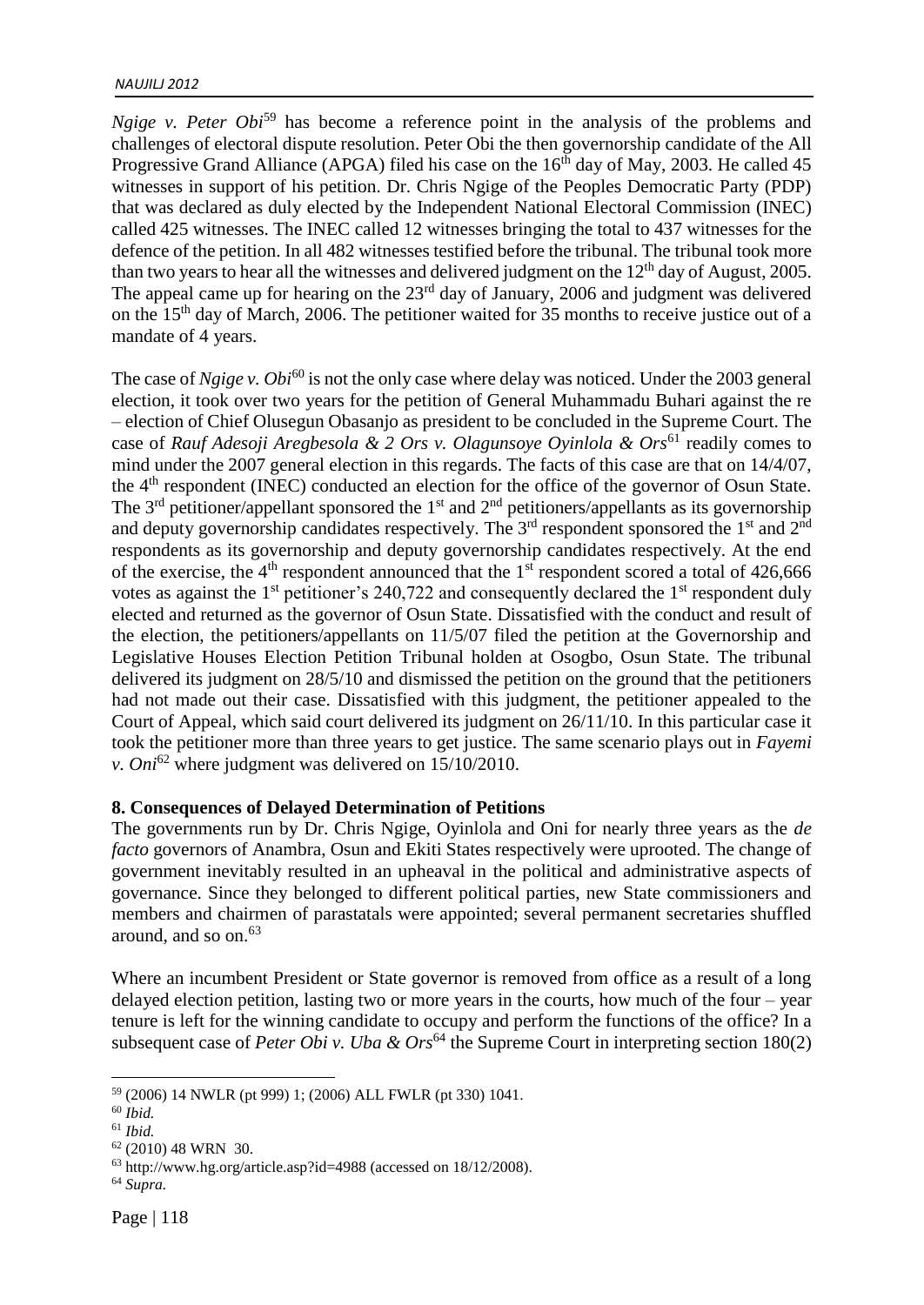(a)<sup>65</sup> ruled that Obi's tenure of four years as the governor of Anambra State commenced from the date he was sworn in as governor. The said section<sup>66</sup> provides thus:-

> (2) subject to the provisions of subsection (1) of this section, the governor shall vacate his office at the expiration of four years commencing from the date when: (a) in the case of a person first elected as governor under this

constitution, he took the oath of allegiance and oath of office;

Even though the Supreme Court enabled Peter Obi to enjoy in full his allotted period of four – years as governor despite the long time it took to finally determine the case, there was no way the court could have reversed the fact that Dr. Ngige had, for nearly three years, governed the State without being duly elected to do so. In general, the consequence of these long delays is that the people's choice in being governed by those they want is greatly weakened; they become frustrated and cynical about the democratic system.<sup>67</sup>

Another consequence of delay determination of petition is the changing of the electoral map of Nigeria. Various verdicts from the election tribunals and the Court of Appeal have automatically introduced staggered system into the gubernatorial elections in the country. Gubernatorial elections may never hold again at the same time in the 36 States of the Federation. For example, in Anambra State, the governorship election was held on 6<sup>th</sup> February, 2010 while that of Bayelsa State came up on  $11^{th}$  February, 2012.<sup>68</sup> That of Edo State was held on 14<sup>th</sup> July, 2012.<sup>69</sup>

With the decision of the apex court in *Obi's case*<sup>70</sup> now becoming the law, governors who were sworn – in after months of litigations will not conclude their tenure at the same time as their colleagues whose mandate remain un – impeached.

# **9. Sources of the Problem**

There are two sources of the problem of elected persons not being able to commence their tenure as and when due. Both sources are derived from the current constitution<sup>71</sup> and the Electoral Act.<sup>72</sup> It should be noted that the Independent National Electoral Commission (INEC) is one of the executive bodies established for the federation. Its composition and powers are contained in paragraph 15(a) of Schedule  $III^{73}$  which provides that:-

The commission shall have power to: -

(a) Organize, undertake and supervise all elections to the offices of the president and vice president, the governor and deputy governor of a state, land to the membership of the senate, the house of representatives and the house of assembly of each state of the federation.

<sup>65</sup> Section 180 (2) (a) Constitution of the Federal Republic of Nigeria 1999 (as amended).

<sup>66</sup> *Ibid.*

 $67$  http://www.hg.org/article.asp?id=4988 (accessed on 18/12/2008).

<sup>68</sup> Nwankwo, Joe, "Bayelsa 2012; Appeal court reserves ruling, tension mounts,' *The Daily Independent*, December 13, 2011 at page 2.

<sup>69</sup> F. Onoiribholo, "Why Oshiomhole won Edo governorship,' *Daily Independent*, Monday, July 30, 2012, page 19.

<sup>70</sup> *Obi v. INEC & Ors* (2007) 11 NWLR (pt 1046) 582, (2007) 7 SC 268; (2007) 45 WRN 1.

 $71$  Constitution of the Federal Republic of Nigeria (1999) (as amended).

<sup>72</sup> The Electoral Act 2010 (as amended).

<sup>73</sup> Constitution of the Federal Republic of Nigeria 1999 (as amended).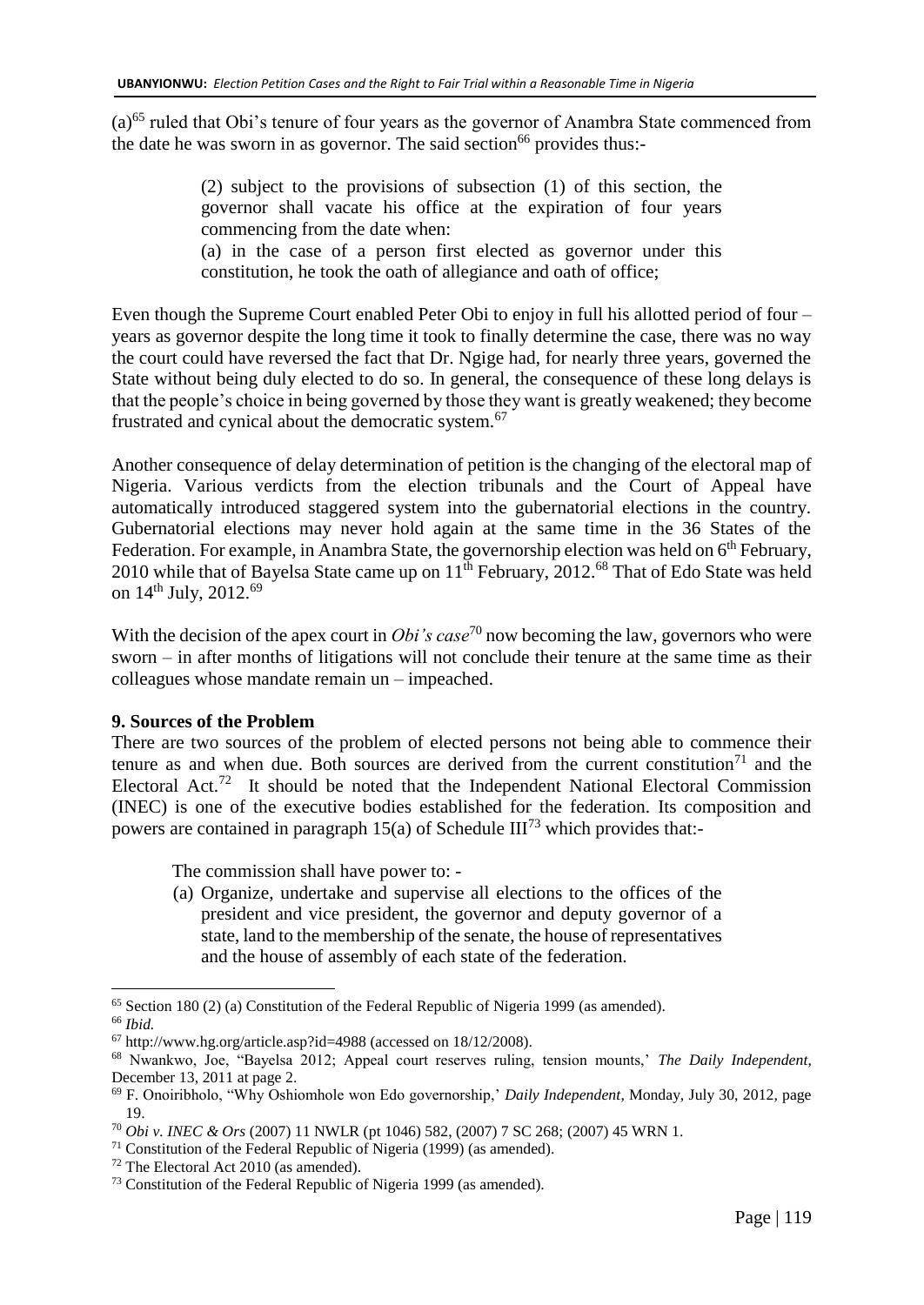Even though the INEC is empowered to draw up the schedule for elections, that power is circumscribed by the provisions of section 25 of the Act<sup>74</sup> which provides thus:-

> an election into the offices of the president and vice president, the governor and deputy governor of a state and to the membership of any of the legislative houses at federal and state level shall be held not earlier than one hundred and fifty days and not later than thirty days before the end of the tenure of the occupants of those offices or positions.

The question which arises is where, for instance, an election is conducted thirty days before the expiration of the tenure of the current occupant of a particular political office, when would the tribunal determine an election petition in respect of such an election. The answer to this question is simple, section 25 of the  $Act^{75}$  does not allow sufficient time for filing and completion of an election petition before the winner of an election assumes office. The mischief caused by section 25 of the Act<sup>76</sup> is that politicians who probably rigged their way into office are allowed to function in those offices, enjoy all the prerequisites of such offices, and wield all the powers conferred on them by law in such offices, unjustifiably.<sup>77</sup>

However, the point must be made here and now, that a situation where a man rigs himself into high office such as that of governor of a State and is allowed to use the resources, weight and prestige of that office to fight his opponent who lodged an election petition against his victory is most undesirable indeed.<sup>78</sup> If statistics were to be taken of the number of petitioners, who succeed against sitting governors, it will be found that a very infinitesimal number of petitioners achieve success in their election petition against sitting governors; none has ever succeeded against a sitting president.<sup>79</sup>

Whether we like it or not, we have to accept the fact that judges are human beings and all sorts of considerations weigh on the mind of a judge when deciding these cases. A judge may be upright and just but at the same time he may feel that a particular judgment will not meet the ends of society unless the *status quo* is maintained.<sup>80</sup> We shall use the case of *General Muhammadu Buhari v. INEC & 4*  $Ors^{81}$  *to illustrate the point being made. The petition was on* the 2007 presidential election. Umaru Musa Yar'Adua the People's Democratic Party (PDP) candidate was declared winner of the election by the INEC. Muhammadu Buhari and Atiku Abubakar who contested for the same office under the All Nigerian Peoples Party (ANPP) and the Action Congress (AC) respectively disputed the result of the election by filing separate petitions in the Court of Appeal, the court with jurisdiction to receive and adjudicate on presidential petitions in the first instance. The two petitions being on the same subject – matter and raising almost the same issues, the Court of Appeal consolidated the two petitions and heard them together to expedite proceedings. After a long hearing of the two petitions, the

<sup>74</sup> Electoral Act 2010 (as amended).

<sup>75</sup> *Ibid*.

<sup>76</sup> *Ibid*.

<sup>77</sup> F. O. Orbih, "Improving Adjudication Procedure in Election Petitions in Nigeria" being a paper presented at the Nigerian Bar Association Conference on Review of Performances of Election Petition Tribunals held on 5<sup>th</sup> March, 2012 at Benin City, Edo State at pages  $7 - 8$ .

<sup>78</sup> *Ibid*, at p. 8.

<sup>79</sup> *Ibid,* at p. 9.

<sup>80</sup> *Ibid*.

<sup>81</sup> (2008) 12 SCNJ (pt. 1) 1; (2009) 3 SCLR 17; (2008) 18 WRN 36.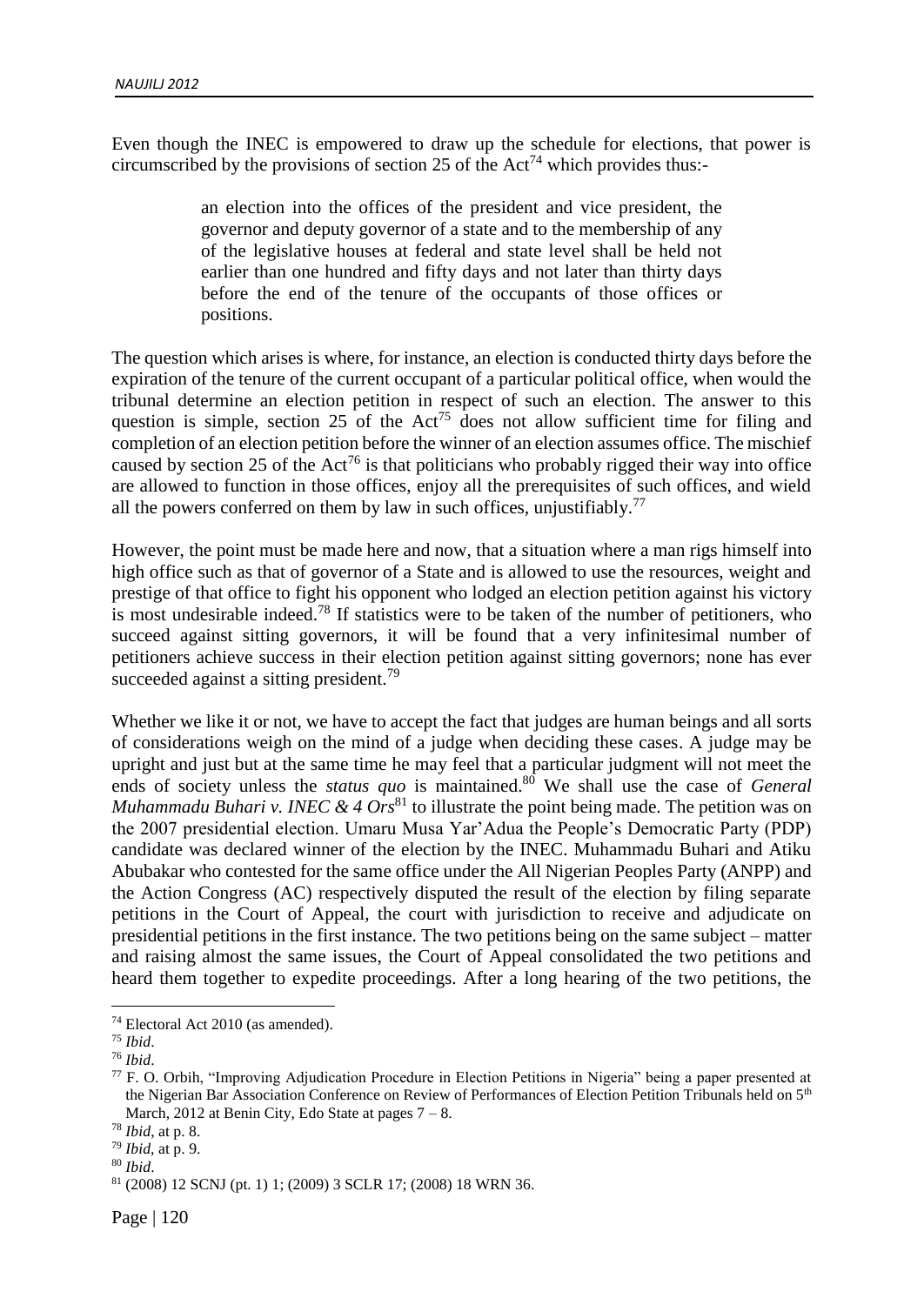Court of Appeal dismissed the petitions and confirmed the return of Umaru Musa Yar'Adua by INEC as the president – elect. Dissatisfied with the judgment of the Court of Appeal, both Buhari and Atiku appealed to the Supreme Court. The Supreme Court in a split decision (4 -3 in the case of Buhari and  $6 - 1$  in the case of Atiku) affirmed the decision of the Court of Appeal in dismissing the petitions held that the petitioners had failed to prove their claim that the election which brought Alhaji Musa Yar'Adua to power in April 21, 2007 was not conducted in substantial compliance with the Electoral Act, 2006. It should be noted that the April 14 and 21, 2007 general elections were universally condemned as a plaque, a national disgrace and a reproach to the collective aspirations of all Nigerians. Max Van Den Berg, the European Union (EU) Chief Observer of the said elections, had this to say: -

> The EU observers witnessed many examples of fraud, including ballot box stuffing, multiple voting, intimidation of voters, alteration of official result forms, stealing of sensitive polling materials, vote buying and under – age voting, adding that INEC's selectivity, and inconsistency with regard to the application, and enforcement of electoral laws and court orders were apparent in a number of instances …<sup>82</sup>

Even the greatest beneficiary of the elections, Late President Musa Yar'Adua, openly acknowledged the flaws in the elections. But the presidential election petition tribunal glossed over all this to the utter consternation of the public.<sup>83</sup> In all probability, the learned justice of the Court of Appeal may, under the doctrine of consequences, have weighed the cost of fresh elections in both human and financial terms, in addition to a possible upsurge of socio – political disturbances in the body politics, before crafting the judgment that is completely silent on the highly discredited elections and on the cruel theatrics of what was intended to be their unbiased umpire. If indeed Their Lordships had chosen to give a ruling on these grounds, it perhaps would have been better if they had said so, expressly.

The kernel of the matter is that Their Lordships may have delivered legal justice relying heavily on technicalities, but substantial justice has not been done. The hands of the tribunal may have been tied and Their Lordships may have been interpreting the law, strictly as it is, but the responsibility of a court of law is to do justice, and for it to be seen to have done, even if the heavens fall.<sup>84</sup> The general outcry and public disquiet that have attended the tribunal's ruling are proof enough of how an uninspiring judgment from the bench can erode confidence in the judicial system. It is the judiciary that has been placed on trial.<sup>85</sup>

# **10. The Position of Fair Hearing in some other Jurisdictions**

In the Republic of Ghana, it is the judiciary that is constitutionally mandated to adjudicate all electoral disputes, that is, disputes pertaining to presidential and parliamentary elections. The High Courts and the Supreme Court of Ghana are empowered by law to determine election disputes.<sup>86</sup> In Nigeria, though the judiciary is involved in adjudication of election disputes, unlike the position in Ghana, the 1999 Constitution of the Federal Republic of Nigeria provides for election Tribunals for the settlement of disputes arising from Governorship, National

<sup>82</sup> Presidential Election Petition Tribunal and the cause of Justice. Available at www.goggle.com.Election Petition in Nigeria.

<sup>83</sup> *Ibid*.

<sup>84</sup> *Ibid*.

<sup>85</sup> *Ibid*.

<sup>86</sup> Article 64 (1), Constitution of Ghana 1992.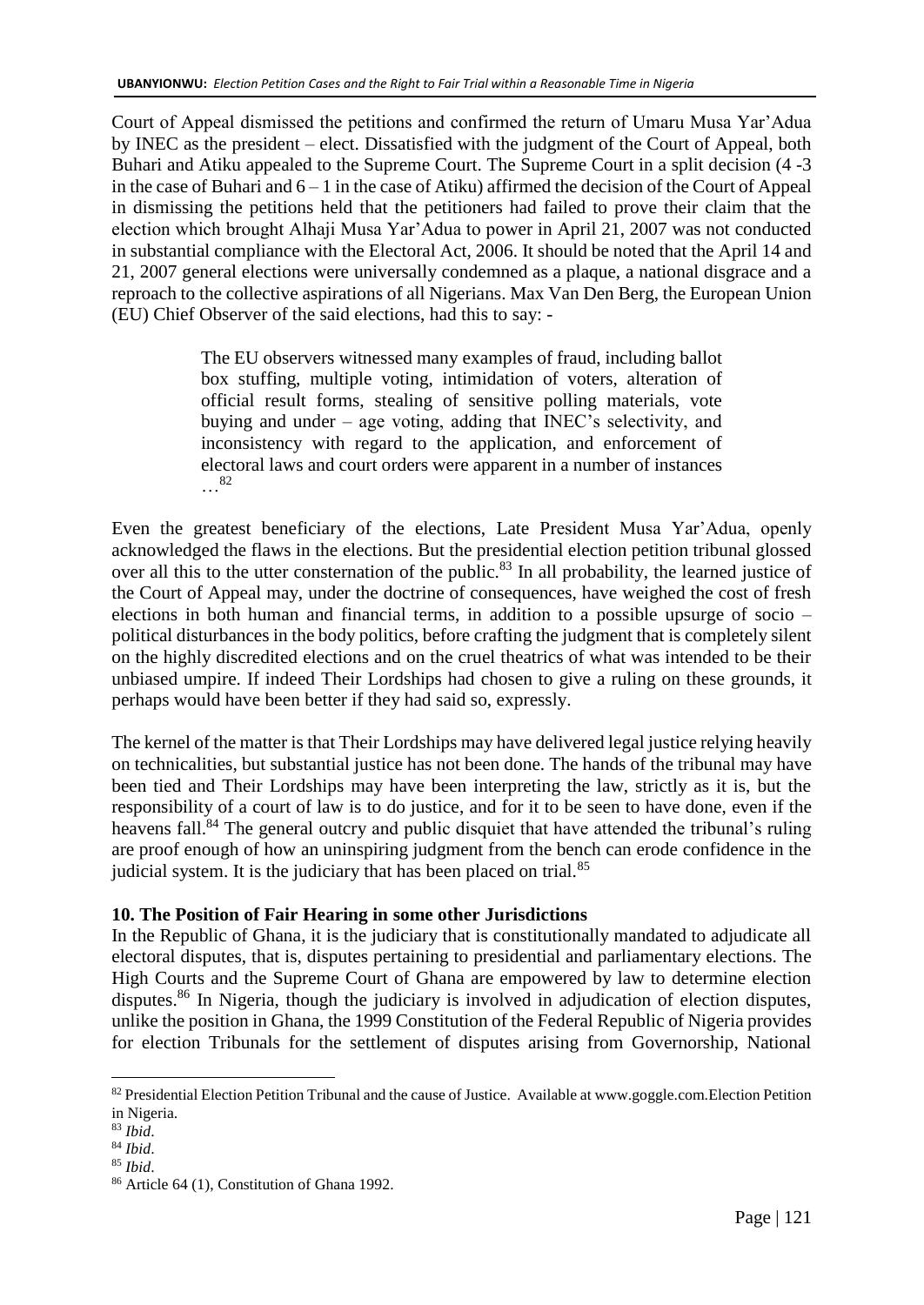Assembly, State Houses of Assembly election.<sup>87</sup> The Court of Appeal has original jurisdiction to determine disputes pertaining to Presidential election.<sup>88</sup> In Ghana and Kenya, both countries have provisions in their respective constitutions for presidential election petitions to be filed in the Supreme Court to challenge the election of the President.<sup>89</sup> We are of the view that the position under Ghana and Kenya constitutions where presidential election disputes are determined by the Supreme Court of each country is most appropriate and preferable, given the fact that it is heard by a panel of more than three justices, the matter is given expeditious hearing and there is no forum for appeal.

As discussed above, the 1999 Constitution of the Federal Republic of Nigeria prescribes a time limit for determination of all election disputes.<sup>90</sup> There is no similar provision under the 1992 Constitution of Ghana. The absence of this provision could be attributed to the fewness of election petitions that have arisen since successive elections from  $1992.^{91}$  In Kenya, there is limit provided by the Electoral Act No 24, 2011 for the determination of disputes as to the validity of elections to County Governors, National Assembly and Senate.<sup>92</sup> There is no similar provision in respect of disputes as to the validity of Presidential election in both the Constitution of Kenya 2010 and in the Kenya Electoral Act 2011. Disputes as to the validity of an election of a County Governor, member of House of National Assembly and Senate shall be heard and determined within six months of the date of lodging the petition. In Kenya, unlike in Nigeria, election disputes pertaining to the election of County Governor, National Assembly and Senate are heard by the High Courts.<sup>93</sup> In respect of appeals, it shall be heard and determined within six months from the date of filing the appeal. Although there is no time limit provided in the Kenyan Constitution of 2010 for the determination of Presidential election disputes, the sense of urgency demonstrated by the Chief Justice of Kenya and the other Justices of the Kenyan Supreme Court in the determination of the recent presidential election dispute between Uhuru Kenyata and Raila Odinga is commendable. Their Lordships wasted no time in disposing of the dispute so that Kenyans could return to their normal businesses. It is hope that in future, Nigerian Justices would emulate the Kenyan Justices in this regard.

#### **11. Conclusion and Recommendations**

There is no doubt that the good intention behind the provision of time limit in the determination of election petitions and appeals in the Electoral Act No. 64, 2010 (as amended) is to prevent delay and ensure expeditious hearing and conclusion of election matters in the country. The problem however is the effect of the strict interpretation of the provision of the law by the Supreme Court and Court of appeal as demonstrated in the analysis of the provisions and cases considered in this paper. To ameliorate the effect arising from the strict interpretation of the law, it is suggested that the following should be noted in future amendments of the Constitution and the Electoral Act.

There should be a proviso to sections 285 (6) and 285 (7) of the 1999 Constitution to the effect that, where however, in the determination of election petitions and appeals the sittings of the

<sup>90</sup> Section 285 (6) & (7), 1999 Constitution of the Federal Republic of Nigeria (Second Alteration) Act, 2010.

<sup>91</sup> K. Dabo, "Time Limit to determine Election Petitions and Appeals; A call for review of Section 285 (6) & (7) of the 1999 Constitution of the Federal Republic of Nigeria", in *The Nigerian Law Journal,* Vol. 16, No. 1, 2013, Pp. 183 – 198.

 $87$  Sec. 285 (1) & (2) 1999 Constitution of the Federal Republic of Nigeria (second alteration) Act, 2010.

<sup>88</sup> Section 239 1999 Constitution of the Federal Republic of Nigeria (Second Alteration) Act, 2010.

<sup>&</sup>lt;sup>89</sup> Article 163 (3) (a) Constitution of the Republic of Kenya 2010 and Article 64 (1) of the Constitution of the Republic of Ghana 1992.

<sup>92</sup> Section 75(4) Kenya Electoral Act 2011.

<sup>93</sup> *Ibid*, Section 54(4).